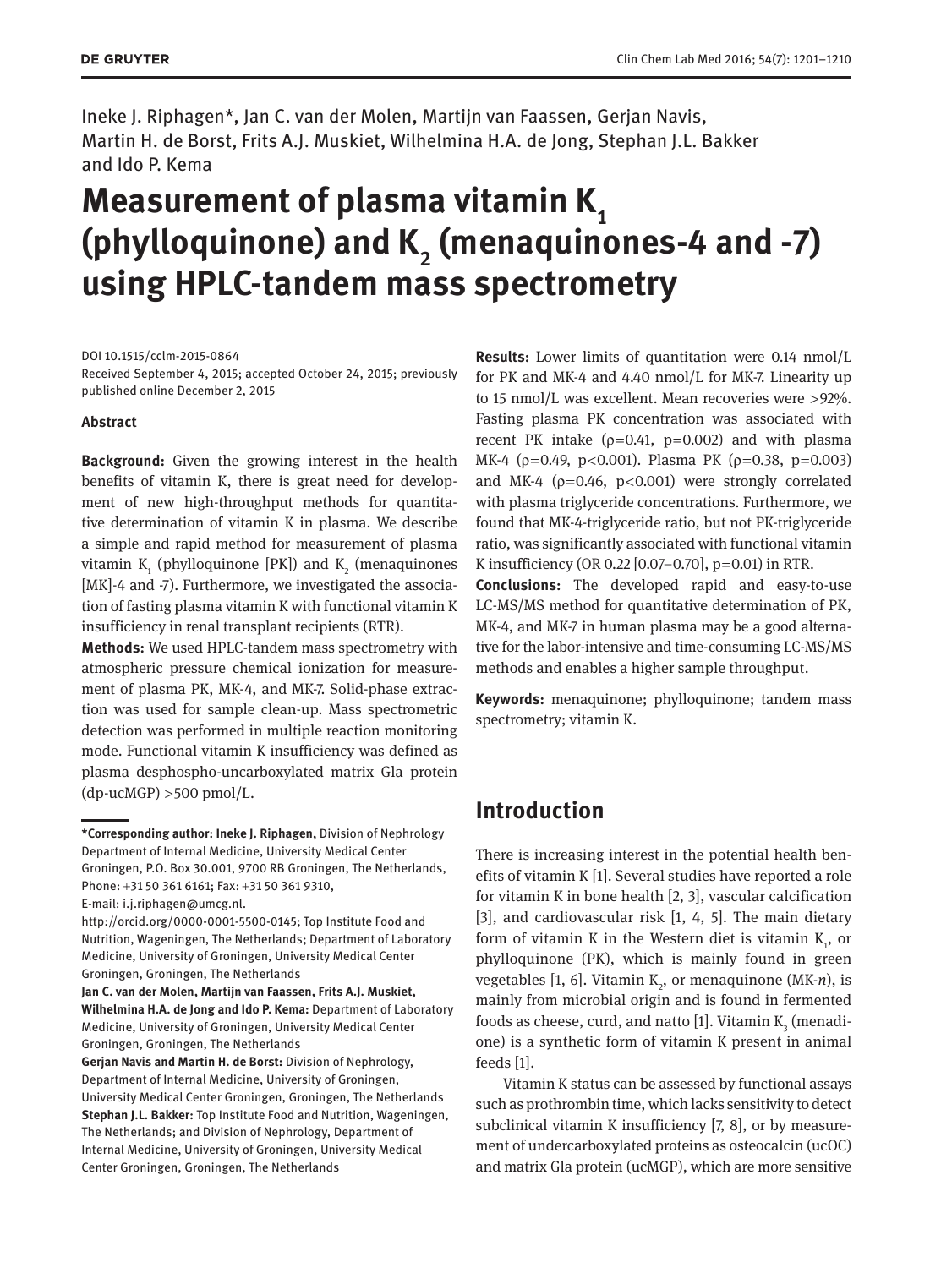**DE GRUYTER** 

to detect subclinical vitamin K insufficiency. Direct quantification of vitamin K in plasma, however, was reported to be the best indicator of recent dietary intake [9–11].

Several methods for direct quantification of vitamin K in plasma have been described. Most methods use highperformance liquid chromatography (HPLC) with fluorescence detection after postcolumn reduction [12–14], which requires extensive sample prepurification to decrease chromatographic interference from co-extracted lipids [8]. More recently, three methods for determination of plasma vitamin K were developed using liquid chromatography-tandem mass spectrometry (LC-MS/MS) [8, 15, 16]. Unfortunately, sample prepurification procedures remain labor-intensive and total analyses-times long. The development of new LC-MS/MS methods can be useful for speeding-up the sample preparation process and obtaining a higher sample throughput. In this study, we describe a simple and rapid LC-MS/MS method for determination of PK, MK-4, and MK-7 in human plasma. Furthermore, we investigated the association of plasma vitamin K concentration with vitamin K intake and functional vitamin K status, as derived from plasma desphosphouncarboxylated matrix Gla protein (dp-ucMGP), in renal transplant recipients (RTR).

# **Materials and methods**

### **Reagents**

We obtained LC-MS-grade methanol, acetonitrile, isopropanol, AR-grade ethanol, HPLC-grade hexane, and UPLC-MS-grade formic acid from Biosolve BV. PK and MK-4 were purchased from Supelco (Sigma-Aldrich), MK-7 from Toronto Research Chemicals Inc. The  $\mathrm{D}_7$ -labeled internal standards (ISs) for PK, MK-4, and MK-7 were purchased from IsoSciences, Syncom, and Toronto Research Chemicals Inc., respectively.

# **Stock solutions, calibration standards, and quality controls**

Individual stock solutions of the analytes (0.9 mM PK, 0.3 mM MK-4, and 0.08 mM MK-7) and ISs (0.2 mM PK-d7, 30 mM MK-4-d7, 0.04 mM MK-7-d7) were prepared dissolving the analytes and ISs in ethanol. Stock solutions were serially diluted with ethanol to form calibration standards containing 54 nM PK, 50 nM MK-4, and 54 nM MK-7 and the ISs solution containing 55 nM PK-d7, 120 nM MK-4-d7, and 100 nM MK-7-d7. Pooled plasma was spiked with calibration standards to obtain low, medium, and high quality-control samples (see Table 2 for concentration values). Pooled plasma was diluted with phosphate buffered saline (PBS) before enrichment with PK, MK-4, and MK-7 to obtain low quality-control samples. Amber colored vials were used to avoid photodegradation of vitamin K.

# **Instrumentation**

The HPLC analyses were conducted with a Shimadzu Prominence HPLC system consisting of a parallel double binary pump (LC-20AD), system controller (CBM-20A), automatic solvent degasser (DGU-20A5), and autosampler (SIL-20A HT). The autosampler temperature was maintained at 15 °C. HPLC was performed using a Phenyl-Hexyl column (particle size 3 μm, 2.0 mm internal diameter by 100 mm; Phenomenex). Column temperature was controlled with a column oven (CTO-20AC). Mass spectrometry was performed with an AB SCIEX Triple Quad 5500 System equipped with an atmospheric pressure chemical ionization (APCI) ion source.

#### **Liquid chromatography conditions**

The binary gradient system consisted of methanol/water (1:1) acidified with formic acid (eluent A) and methanol acidified with formic acid (eluent B). Gradient elution was applied as follows: 0–1 min, 80% A, 20% B; 1–5 min, convex curve gradient, 100% B; 5–12 min, 100% B; reequilibration from 12 to 14 min with 80% A, 20% B. A gradient in flow rate was applied as follows: 0–3 min, 0.4 mL/min; 3–5 min, linear gradient, 0.7 mL/min; 5–10 min, 0.7 mL/min; 10–10.50 min, linear gradient, 0.4 mL/min; 10.50–14 min, reequilibration with 0.4 mL/min. Column temperature was kept constant at 50 °C.

# **Mass spectrometry conditions**

The APCI ion source operated in positive ion mode with a nebulizer current of 3 μA and a probe temperature of 400 °C. Ultrahigh-purity nitrogen was used as curtain gas (35 psi) and collision gas (setting 8), zero air was used as nebulizer gas (60 psi). Identification and quantification were based on MS/MS multiple reaction monitoring (MRM). An overview of the MRM transitions, collision energies, and retention time for the analytes are given in Table 1. All aspects of system operation and data acquisition were controlled using Analyst 1.5.1. software.

#### **Table 1:** LC-MS/MS parameters.

|                    | <b>Precursor</b><br>ion, $m/z$ | Collision<br>energy, eV | Product<br>ion, $m/z$ | <b>Retention</b><br>time, min |
|--------------------|--------------------------------|-------------------------|-----------------------|-------------------------------|
| Analytes           |                                |                         |                       |                               |
| PК                 | 451.3                          | 35                      | 187.1                 | 6.09                          |
| MK-4               | 445.3                          | 35                      | 187.1                 | 5.96                          |
| <b>MK-7</b>        | 649.5                          | 42                      | 187.1                 | 6.88                          |
| Internal standards |                                |                         |                       |                               |
| PK-d7              | 458.3                          | 35                      | 194.1                 | 6.08                          |
| MK-4-d7            | 452.3                          | 35                      | 194.1                 | 5.95                          |
| MK-7-d7            | 656.5                          | 42                      | 194.1                 | 6.87                          |

MK-4, menaquinone-4; MK-7, menaquinone-7; PK, phylloquinone.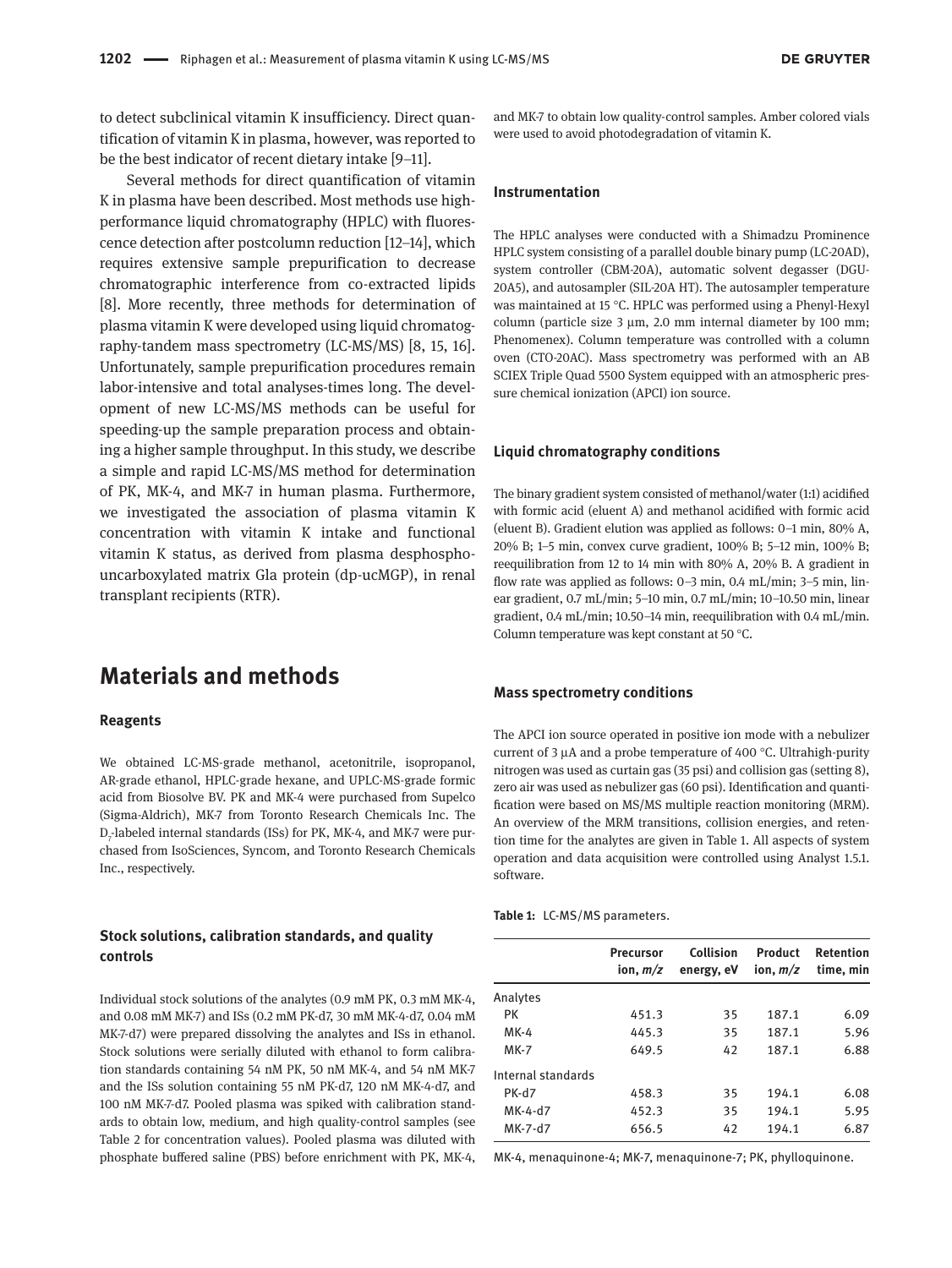### **Sample preparation**

Blood samples were collected by venipuncture in 5 mL Vacutainer Tubes (Becton Dickinson) containing Na<sub>2</sub>EDTA as anticoagulant. After centrifugation (4 °C, 3500 rpm [2500 g], 10 min), plasma was transferred to glass tubes and stored at –20 °C until analysis. Before analysis, 350 μL aliquots of plasma were transferred into 2 mL amber colored Sarstedt tubes and spiked with 50 μL of IS. Ethanol (175 μL) was added to denature the proteins. After mixing for 2 min, the solution was centrifuged at 3500 rpm for 5 min. The supernatant was applied to Oasis® HLB solid-phase extraction (SPE) cartridges (1cc/30 mg sorbent; Waters), which were washed with 1 mL of methanol/water (1:9) with 1% formic acid and 1 mL acetonitril/water (8:2) with 1% formic acid and eluted with 2 mL methanol/isopropanol/ hexane (2:1:1). The eluate was evaporated under nitrogen. The residue was reconstituted in 150 μL acetonitrile with 1% formic acid and vortexed for 10 s. The solutions were transferred to (amber) microvials, capped, and placed in an autosampler rack. Aliquots of 25 μL were automatically injected into the HPLC system.

### **Method validation**

The LC-MS/MS method for analysis of PK, MK-4, and MK7 in human plasma was validated according to internal policy in compliance with CLSI and ISO 15189 guidelines.

**Quantitation limits:** Lower limits of quantitation (LLOQ) were determined from 6 replicates by injecting serially diluted plasma samples containing PK, MK-4, and MK-7 using control human plasma. LLOQ was defined as the concentration at which the coefficient of variation was  $\leq$ 20%.

**Carryover:** Carryover was estimated by alternating injections of plasma samples spiked with high and low concentrations of PK (2 and 20 nmol/L, resp.), MK-4 (0.4 and 19 nmol/L, resp.), and MK-7 (1.8 and 19 nmol/L, resp.).

**Linearity:** Calibration curves were established by plotting the peak area ratios (analyte/IS) against PK, MK-4, and MK-7 at 8 concentrations. To obtain calibration curves, pooled plasma samples were spiked with 0.8, 1.6, 2.3, 3.1 6.2, 10.8, and 15.5 nmol/L PK; 0.7, 1.4, 2.1, 2.8, 5.7, 9.9, and 14.2 nmol/L MK-4; and 0.8, 1.6, 2.4, 3.1, 6.3, 11.0, and 15.7 nmol/L MK-7. The regression equations of the calibration curves were calculated using MS Excel. The dilutional linearity of the assay was performed in duplicate by serial dilution of samples containing high concentrations of the analytes with PBS.

**Precision:** Intra- and interassay variation were determined using quality-control samples with the analytes in low, medium, and high concentrations. Intra-assay precision was obtained from 10 replicates measured in a single series and interassay imprecision from at least 10 different assays over a period of 3 weeks.

**Recovery:** Mean relative recoveries were estimated by addition of PK, MK-4, and MK-7 in low (3.5 nmol/L), medium (7.5 nmol/L), and high (15 nmol/L) concentrations to plasma containing approximately 1 nmol/L PK, 0.2 nmol/L MK-4, and <4.40 nmol/L MK-7. Recoveries were measured in three replicate samples in two series.

**Matrix effect:** Matrix effects were estimated by diluting (0%, 25%, 50%, and 75%) samples spiked with 15 nmol/L PK, MK-4, and MK-7 with samples low in PK, MK-4, and MK-7 (1.7, 0.3, and  $\langle 4.40 \text{ nmol/L}$ , resp.) and by injection of a sample low in PK, MK-4, and MK-7 while infusing a standard solution containing PK, MK-4, and MK-7 to the mass spectrometer interface.

**Stability:** Samples with medium (7.5 nmol/L) and high (15 nmol/L) concentrations of PK, MK-4, and MK-7 were measured in duplicate after different storage conditions. Samples were stored in amber colored vials, unless stated otherwise. The 1st set was measured immediately and served as reference point; other sets were stored at 4 °C for 24 h, 72 h, and 7 days; at room temperature for 24 and 72 h (stored in the dark); at room temperature for 2, 4, 8, and 24 h (stored in transparent tubes in artificial light); frozen at –20 °C for 24 h, 72 h, 6 weeks, and 12 weeks. Autosampler stability was assessed at 24 h, 72 h, 7 days and 14 days. Remaining samples were frozen at –20 °C and stability was investigated after 1–3 freeze-thaw cycles.

# **Clinical applications**

**Study population and measurements:** We measured plasma vitamin K in a cohort of 60 RTR (50% male; age 55±10 years; eGFR  $48\pm16$  mL/min/1.73 m<sup>2</sup>) [17, 18]. RTR attending the outpatient clinic of the UMCG aged ≥18 years and able to return completed food records were eligible for inclusion. Exclusion criteria were known malignancy, abnormal liver function tests, history of gastrointestinal disease or metabolic disease, or active infection [17]. The Institutional Review Board approved the study protocol (METc 2008/186), which adhered to the Declaration of Helsinki.

Dietary vitamin K intake was assessed using a dietary diary that was kept during three consecutive days in advance of the patients' visit to the outpatient clinic [17]. All patients adhered to their normal dietary habits. A trained researcher checked whether diaries were filled out properly, and if necessary additional information was obtained about unusual or missing reports. For calculations of the intakes of total energy and nutrients, we used the Food Calculation System (BAS nutrition software 2004, Arnhem, The Netherlands) in which Dutch food composition database NEVO 2006 was included [19]. Concentrations of vitamin  $K_1$  and  $K_2$  (MK-4 through MK-10) of 260 foods have been added to the NEVO 2006 food database, as described previously [4].

Blood was drawn after an 8–12 h overnight fasting period. The creatinine-based CKD-EPI equation was used to estimate glomerular filtration rate (GFR) [20]. Plasma dp-ucMGP levels were measured in citrated plasma using a dual-antibody ELISA (VitaK, Maastricht, The Netherlands) [17]. Plasma dp-ucMGP concentrations were found to be particularly sensitive for changes in vascular vitamin K status [21]. Therefore, in line with previous studies [17, 18], functional vitamin K insufficiency was defined as dp-ucMGP  > 500 pmol/L [21].

### **Statistical analyses**

Statistical analyses were performed using SPSS version 22.0 for Windows (IBM Corporation, Chicago, IL, USA). Results were expressed as mean±standard deviation (SD) for normally distributed data,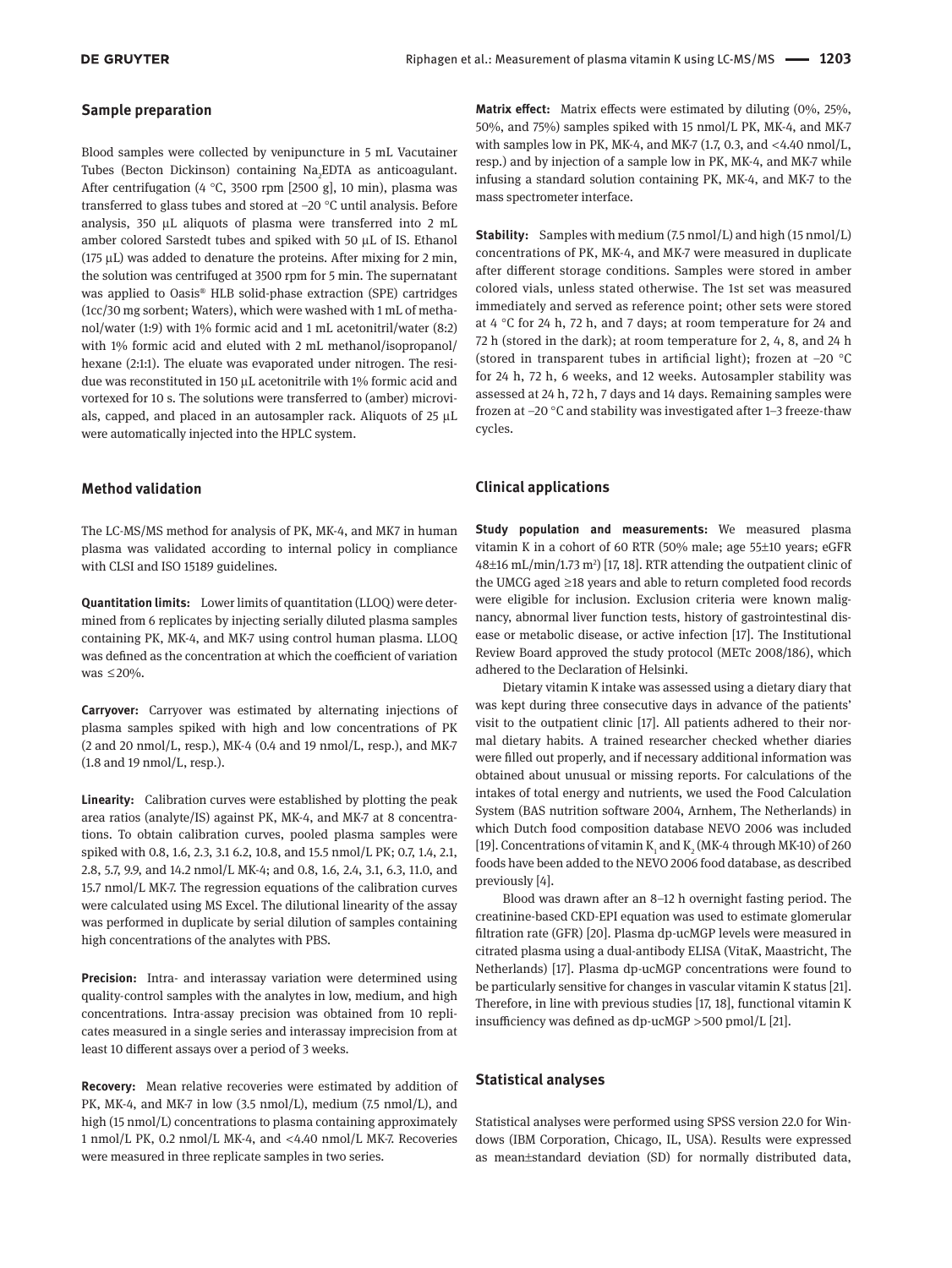median [interquartile range] for non-normally distributed data, and total number of patients (percentage) for nominal data. A two-sided p < 0.05 was considered to indicate statistical significance.

The residuals method was used to calculate energy-adjusted vitamin K intake [22]. Vitamin K intake data were logarithmically transformed to fulfill criteria for linear regression analyses. We used Spearman's correlation coefficients to investigate associations between plasma vitamin K, vitamin K intake, and other clinical parameters. The Mann-Whitney U-test was used to compare plasma vitamin K-triglyceride ratio's among subjects with and without functional vitamin K insufficiency. Logistic regression analyses were used to assess whether plasma vitamin K and vitamin K intake were associated with functional vitamin K insufficiency. Given the effects of vitamin K antagonists on dp-ucMPG levels [17], we excluded RTR who used vitamin K antagonists  $(n=6)$  from logistic regression analyses. In secondary analyses, we investigated the association of energy-adjusted vitamin K intake with functional vitamin K insufficiency.

# **Results**

# **Method validation**

# **Chromatography**

Chromatograms of PK, MK-4, and MK-7 obtained by LC-MS/MS in MRM are shown in Figure 1.

# **Quantitation limits**

LLOQ was 0.14 nmol/L for PK, 0.14 nmol/L for MK-4, and 4.40 nmol/L for MK-7.



**Figure 1:** Chromatograms of plasma PK (3.1 nmol/L), MK-4 (2.8 nmol/L), and MK-7 (15.7 nmol/L) and their deuterated (d7) internal standards obtained by LC-MS/MS in MRM mode.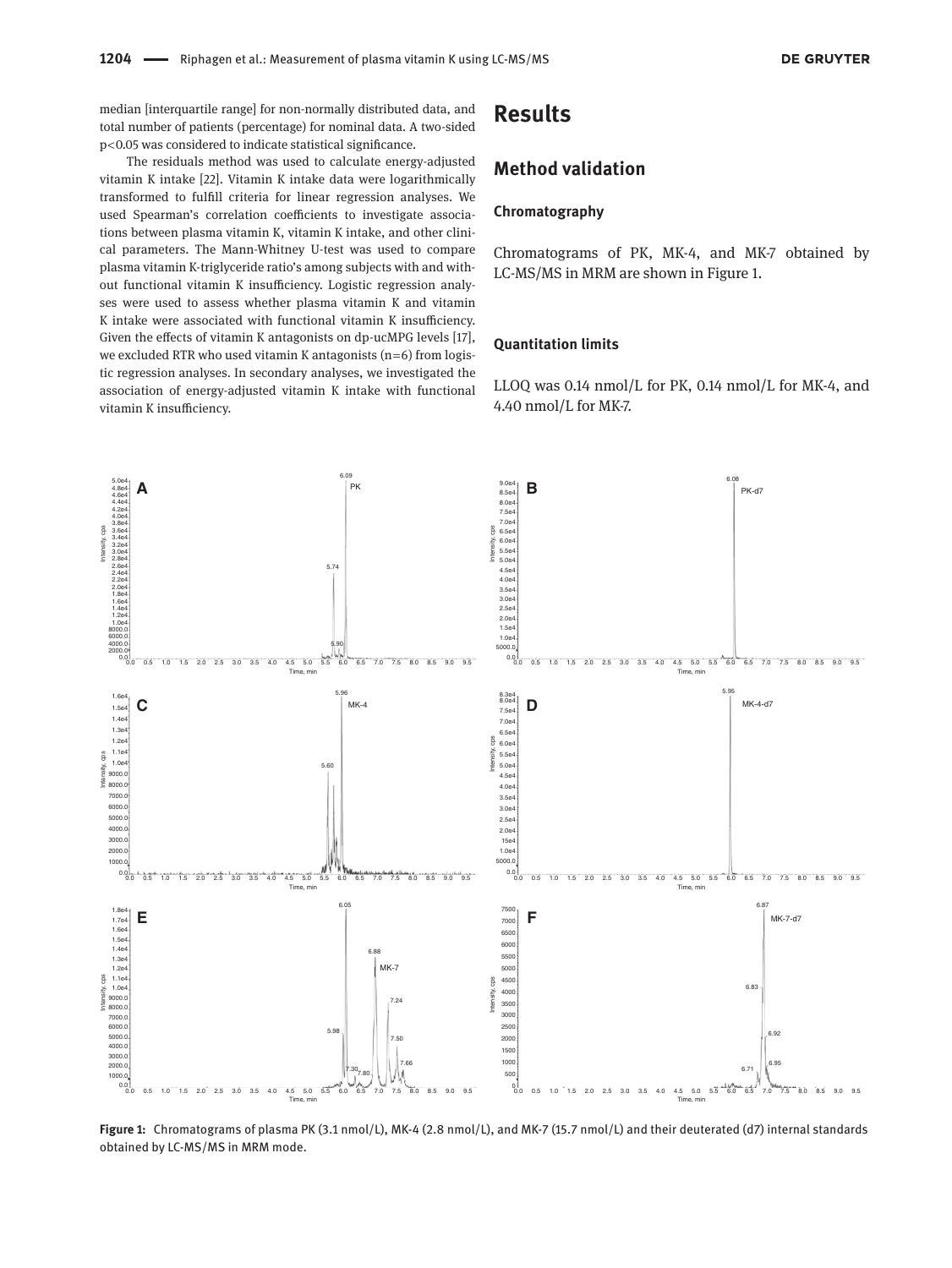# **Carryover**

Carryover was  $\langle 0.1\%$  between alternating injections of plasma samples with high and low concentrations of PK, MK-4, and MK-7.

# **Linearity**

Linearity over the calibration ranges of all three analytes was excellent, with mean correlation coefficients  $(R<sup>2</sup>)$  of 0.998 for PK, 0.999 for MK-4, and 0.994 for MK-7. Mean equations of the calibration curves were  $y=0.103*x+0.178$ for PK (n=30),  $y=0.078*x+0.011$  for MK-4 (n=30), and  $v=0.0245*x+0.051$  for MK-7 (n=29). Plasma samples with high concentrations of PK, MK-4, and MK-7 that exceed the calibration range can be diluted up to 10 times.

# **Precision**

Results on intra- and interassay variation are shown in Table 2. Mean intra- and interassay CVs for PK were  $<$ 10%. Intra- and interassay CVs were <10% for MK-4 concentrations  $\geq 4$  nmol/L. Concentrations of MK-7 in low and medium quality-control samples were <LLOQ and could not be reported in a quantitative manner. Intra- and interassay CVs for MK-7 concentrations  $\geq 8$  nmol/L were <12%.

# **Recovery**

Mean recoveries are shown in Table 2. Overall, mean recovery was 92% for PK, 103% for MK-4, and 99% for MK-7.

# **Matrix effect**

Dilution of samples with high concentrations of the analytes with pooled plasma resulted in a linear curve. A weak ion suppression effect was noted for PK and MK-4, but not for MK-7, after injection of a sample low in PK, MK-4, and MK-7 while infusing a standard solution containing the three analytes to the mass spectrometer interface (Figure 2).

# **Stability**

PK, MK-4, and MK-7 were stable up to 7 days in plasma stored at 4 °C and up to 14 days at 15 °C (i.e. autosampler temperature). At room temperature, PK, MK-4, and MK-7 were stable up to 72 h when stored in the dark and up to 24 h when stored in transparent tubes in artificial light. PK, MK-4, and MK-7 were stable up to 12 weeks at  $-20$  °C. We found no significant changes in measured concentrations of PK, MK-4, and MK-7 after 1–3 freeze-thaw cycles.

# **Clinical applications**

Data on vitamin K intake and status in this cohort of RTR are depicted in Table 3. None of the plasma PK levels were below the normal range reported in literature (i.e. 0.38– 6.77 nmol/L [3]), whereas plasma MK-4 levels were below normal reference values (i.e. 0.16–6.01 nmol/L [3]) in 8 out of 60 (13%) RTR. Dietary vitamin K intake was below the recommended level in 41 out of 60 RTR (68%; Table 3). Forty-eight out of 60 (80%) RTR had functional vitamin K insufficiency (i.e. dp-ucMGP > 500 pmol/L; Table 3).

**Table 2:** Intra- and interassay variation, and recovery of the LC-MS/MS method for plasma PK, MK-4, and MK-7.

|             | Intraassav <sup>a</sup> |            |       | Interassayb  |            |       | <b>Recovery</b>      |
|-------------|-------------------------|------------|-------|--------------|------------|-------|----------------------|
|             | Mean, nmol/L            | SD, nmol/L | CV, % | Mean, nmol/L | SD, nmol/L | CV, % | Mean (range), %      |
| <b>PK</b>   |                         |            |       |              |            |       |                      |
| Low         | 0.41                    | 0.03       | 8.4   | 0.40         | 0.04       | 9.8   | $91.4(80.5 - 100.4)$ |
| Medium      | 2.44                    | 0.17       | 7.0   | 2.37         | 0.20       | 8.6   | $92.3(84.5 - 101.0)$ |
| High        | 9.05                    | 0.38       | 4.2   | 8.31         | 0.75       | 9.1   | $93.0(85.3 - 99.5)$  |
| $MK-4$      |                         |            |       |              |            |       |                      |
| Low         | 0.20                    | 0.03       | 14.1  | 0.17         | 0.03       | 16.2  | 98.0 (91.9-100.8)    |
| Medium      | 0.40                    | 0.07       | 16.7  | 0.35         | 0.05       | 14.6  | $105.1(101.4-107.5)$ |
| High        | 3.95                    | 0.17       | 4.3   | 4.18         | 0.26       | 6.2   | $105.3(103.1-109.0)$ |
| <b>MK-7</b> |                         |            |       |              |            |       |                      |
| High        | 7.98                    | 0.88       | 11.0  | 12.25        | 1.37       | 11.2  | $98.6(92.1 - 104.7)$ |

CV, coefficient of variation; MK-4, menaquinone-4; MK-7, menaquinone-7; PK, phylloquinone; SD, standard deviation. ªn=10; <sup>b</sup>n=25 for PK and MK-4,  $n=9$  for MK-7.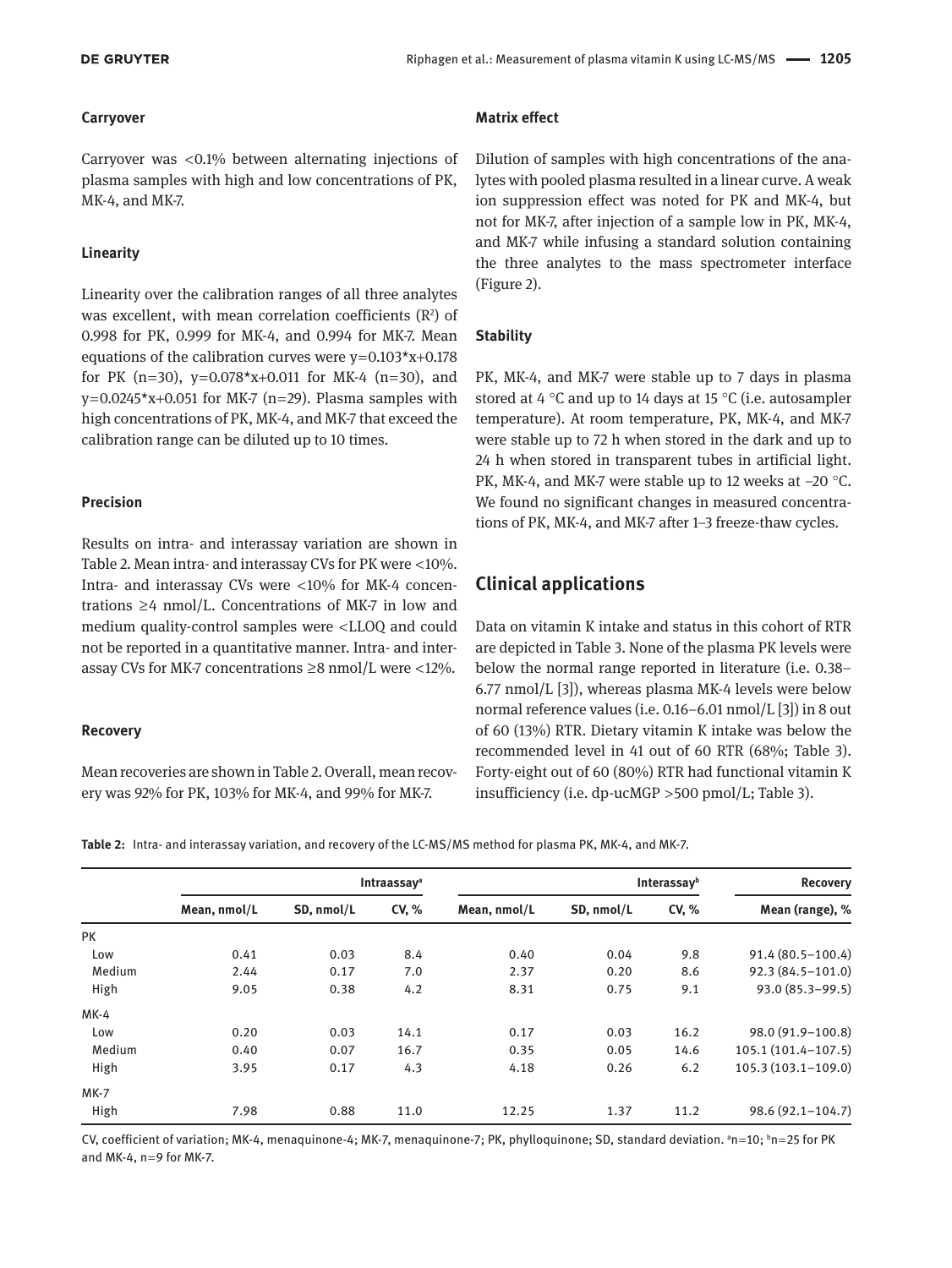

**Figure 2:** Post-column infusion chromatograms for plasma PK (A), MK-4 (B), and MK-7 (C) after injection of a plasma sample with low concentrations of PK, MK-4, and MK-7.

The arrows in the graph represent the retention time of the analytes.

Plasma PK was strongly correlated with PK intake on the last day before blood withdrawal ( $\rho$ =0.41; p=0.002) and with plasma MK-4 ( $\rho$ =0.49; p<0.001). Furthermore, both plasma PK and MK-4 were strongly correlated with plasma triglycerides ( $p=0.38$ ,  $p=0.003$  and ρ= 0.46, p < 0.001, respectively). Because of the strong correlation of plasma PK and MK-4 with triglycerides, we also calculated the ratio of PK and MK-4 to triglyceride concentration.

Although there was a stronger trend for a higher intake of vitamin  $\mathrm{K}_\mathrm{2}$ , rather than PK, to be associated with functional vitamin K insufficiency, these associations did not reach statistical significance (Table 4). The associations of energy-adjusted vitamin K intake with functional vitamin K insufficiency were essentially the same (data not shown). In univariable analysis, we found a significant association of plasma MK-4-triglyceride ratio, but not PKtriglyceride ratio, with functional vitamin K insufficiency. This association remained significant after adjustment for and age and sex (Table 4). Plasma PK and MK-4-triglyceride ratio's for RTR with and without functional vitamin K insufficiency are depicted in Figure 3.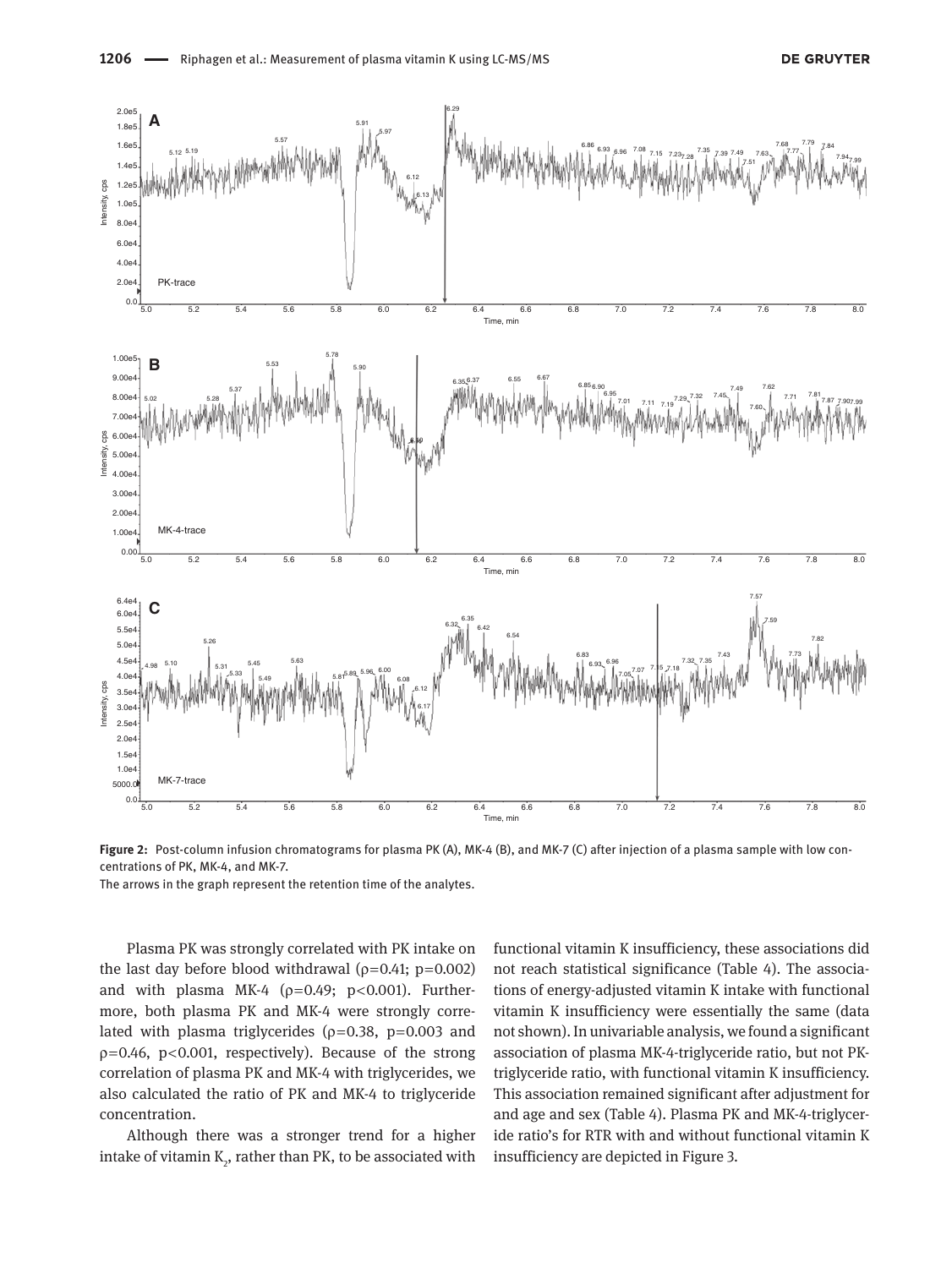|                                          | Table 3: Plasma vitamin K, vitamin K intake, and functional vitamin |
|------------------------------------------|---------------------------------------------------------------------|
| K status in renal transplant recipients. |                                                                     |

|                                                            | Total cohort (n=60)  |
|------------------------------------------------------------|----------------------|
| Plasma vitamin K                                           |                      |
| PK, nmol/L                                                 | $1.35(0.89 - 2.32)$  |
| MK-4, nmol/L                                               | $0.20(0.17 - 0.25)$  |
| MK-7, nmol/L                                               | < 4.40               |
| Dietary intake <sup>a</sup>                                |                      |
| Vitamin $K_1$ , $\mu$ g/day                                | $45.8(16.7 - 128.4)$ |
| Vitamin $K_2$ , $\mu$ g/day                                | $12.6(2.4-25.7)$     |
| Total vitamin K, µg/day                                    | $63.3(38.2 - 131.6)$ |
| Inadequate intake, $n, \%$                                 | 41 (68)              |
| Total energy intake, kcal/day                              | 1923±512             |
| Energy-adjusted vitamin $K_{1}$ , $\mu$ g/day <sup>c</sup> | $57.0(3.6 - 908.3)$  |
| Energy-adjusted vitamin $K_2$ , $\mu$ g/day <sup>c</sup>   | $6.7(0.2 - 236.0)$   |
| Energy-adjusted total vitamin K, $\mu$ g/day <sup>c</sup>  | $85.2(9.1 - 797.9)$  |
| <b>Functional vitamin K status</b>                         |                      |
| dp-ucMGP, pmol/L                                           | 753 (543-1091)       |
| Functional vitamin K insufficiency, n $(\%)^d$             | 48 (80)              |
| Other                                                      |                      |
| Use of vitamin K antagonists, n (%)                        | 6(10)                |

a Intake assessed by dietary diary on the last day before blood withdrawal; b Intake below recommended values: 90 μg/day (F), 120  $\mu$ g/day (M) [23]; 'Geometric mean with 95% CI; d Dp-ucMGP  > 500 pmol/L [17, 21].

# **Discussion**

In this study, we describe a simple and rapid method for quantitative determination of PK, MK-4, and MK-7 in human plasma using LC-MS/MS. The simple sample preparation procedure avoids labor-intensive prepurification methods while the short total run-time enables a higher

sample throughput. We found that plasma PK concentrations were significantly associated with recent PK intake and plasma MK-4 concentrations in RTR. Furthermore, plasma MK-4-triglyceride ratio, but not PK-triglyceride ratio, was significantly associated with functional vitamin K insufficiency in RTR.

Vitamin K is a fat-soluble vitamin essential for bone and vascular health [1, 3, 24, 25]. Given the growing interest in the health benefits of vitamin K, there is a need for a standardized method for measurement of plasma vitamin K that enables a higher sample throughput. Measurement of vitamin K in plasma, however, is an analytical challenge because of the low circulating vitamin K levels, the non-polar character of vitamin K, and interference of co-extracted lipids. The most commonly used method for measurement of plasma vitamin K is HPLC with fluorescence detection, which requires extensive sample prepurification to decrease chromatographic interference from co-extracted lipids [8]. Suhara et al. were the first to develop an LC-APCI-MS/MS method for measurement of PK, MK-4, and MK-7 in plasma, offering much greater sensitivity and selectivity compared with other techniques [15]. However, the sample prepurification procedure included a dual step extraction and chromatographic separation was achieved in 80 min followed by a wash and reequilibration period of 40 min [15], which is a major drawback for applying this method in routine analysis. The sample prepurification process was simplified (i.e. single step LLE) and total run-time was reduced to  $\sim$  20 min in more recently developed LC-APCI-MS/MS methods [8, 16]. However, these methods did not include MK-7 [8, 16], and the sensitivity of the assay for MK-4 was insufficient to detect low plasma MK-4 levels [16]. We further simplified the sample prepurification process and reduced the

**Table 4:** Associations of plasma vitamin K and vitamin K intake with functional vitamin K insufficiency (dp-ucMGP  > 500 pmol/L) in renal transplant recipients who did not use vitamin K antagonists (n = 54).

|                                         | <b>Functional vitamin K insufficiency</b> |                    |                      |                    |  |
|-----------------------------------------|-------------------------------------------|--------------------|----------------------|--------------------|--|
|                                         |                                           | <b>Univariable</b> | <b>Multivariable</b> |                    |  |
|                                         | OR (95% CI)                               | p-Value            | OR (95% CI)          | p-Value            |  |
| Plasma vitamin K                        |                                           |                    |                      |                    |  |
| PK-TG ratio (nmol/mmol)                 | $0.91(0.55 - 1.50)$                       | 0.7                | $0.85(0.50-1.46)$    | 0.6 <sup>b</sup>   |  |
| MK-4-TG ratio (0.1 nmol/mmol)           | $0.22(0.07-0.70)$                         | 0.01               | $0.16(0.04 - 0.57)$  | 0.005 <sup>b</sup> |  |
| Vitamin K intake <sup>a</sup>           |                                           |                    |                      |                    |  |
| Vitamin K, $(10 \mu g/day)$             | $1.00(0.98 - 1.08)$                       | 0.8                | $1.00(0.98 - 1.02)$  | 0.8 <sup>c</sup>   |  |
| Vitamin K <sub>2</sub> (10 $\mu$ g/day) | $0.77(0.53 - 1.11)$                       | 0.2                | $0.72(0.48 - 1.09)$  | 0.1 <sup>c</sup>   |  |
| Total vitamin $K(10 \mu g/day)$         | $1.00(0.98 - 1.02)$                       | 0.9                | $1.00(0.98 - 1.02)$  | 0.9 <sup>c</sup>   |  |

a Vitamin K intake assessed by dietary diary on the last day before blood withdrawal; b Adjusted for age and sex; c Adjusted for age, sex, and triglycerides (TG).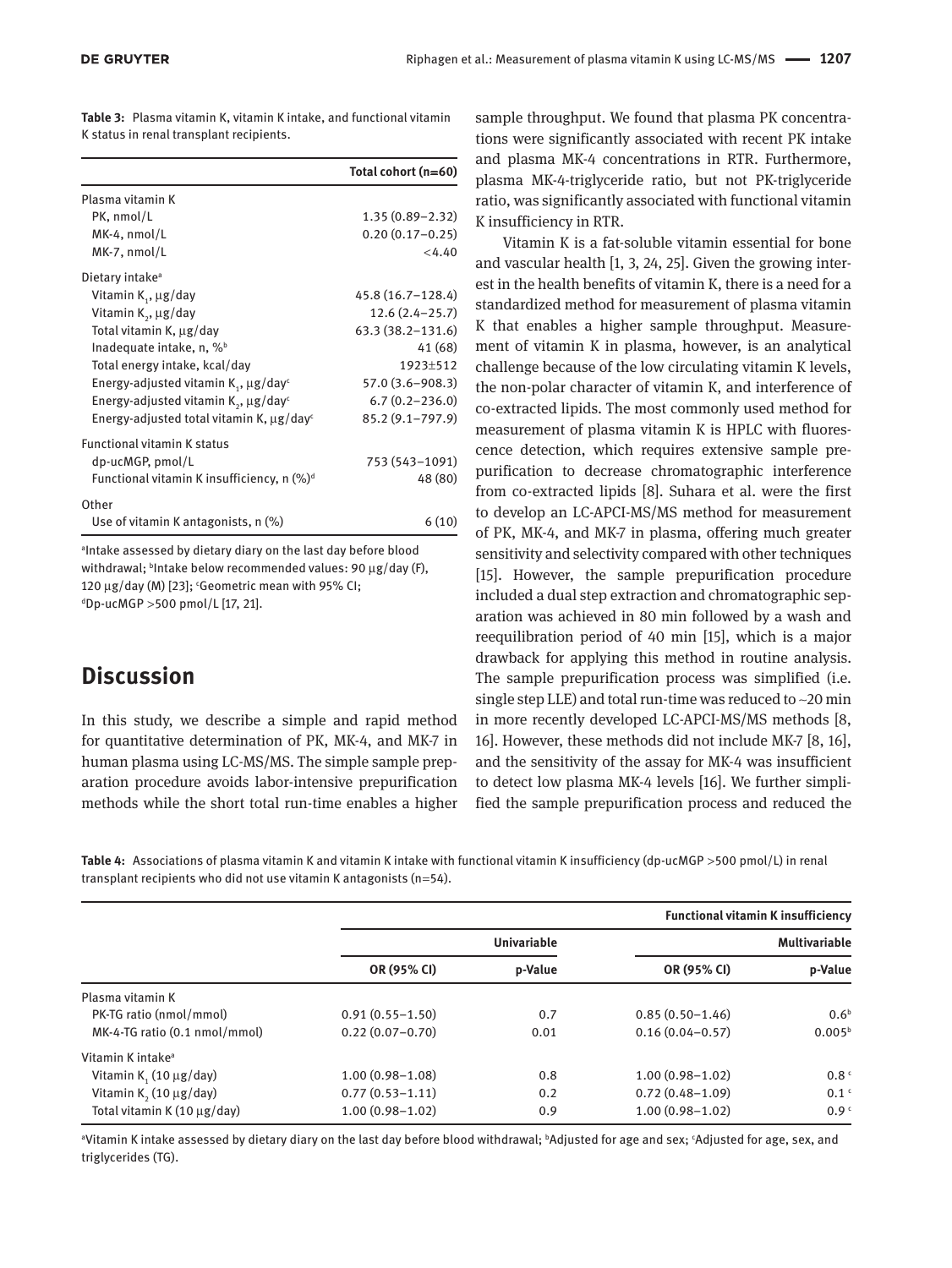

**Figure 3:** Plasma PK- and MK-4-triglyceride (TG) ratio's for renal transplant recipients with and without functional vitamin K insufficiency  $(i.e. dp$ -ucMGP > 500 pmol/L).

total run-time towards 14 min. In agreement with previously developed methods [8, 15, 16], our method showed excellent linearity and consistent recoveries. Our method allows reproducible quantification of plasma PK across a broad concentration range and at higher concentrations of MK-4 with intra- and interassay variation  $\langle 10\% \rangle$ . The latter are similar to CV's of previously developed LC-APCI-MS/MS methods. The LLOQ for MK-4 was similar to that of Suhara et al. [15] and lower compared with a recently developed method of Gentili et al. [16], allowing for quantification of lower circulating levels of MK-4.

In RTR, median plasma PK and MK-4 concentrations were 1.35 and 0.20 nmol/L, respectively. Fusaro et al. [3] found median PK, MK-4, and MK-7 concentrations of 1.40 nmol/L, 1.14 nmol/L, and 1.68 nmol/L, respectively, in hemodialysis patients. Suhara et al. [15] found mean PK, MK-4, and MK-7 concentrations of 2.71 nmol/L, 0.88 nmol/L, and 9.82 nmol/L, respectively, in healthy Japanese adults. In the Netherlands, the main dietary from of vitamin K is PK; an estimated 10%–25% of dietary vitamin K is provided by menaquinones [1]. Since plasma vitamin K levels are closely related to recent dietary intake of vitamin K [9–11], differences in vitamin K intake between the healthy Japanese adults, Italian dialysis patients, and Dutch RTR are likely to explain the differences in plasma vitamin K concentrations.

In line with previous studies [9–11], we found that plasma PK was associated with recent PK intake. Plasma MK-4, however, was not associated with dietary intake of vitamin  $\mathrm{K}_\mathrm{2}$ , but was associated with plasma PK concentration. A recent study in rodents showed that PK is converted into MK-4 via side chain removal-addition [26]. Our data suggest that PK is also converted to MK-4 in humans. Furthermore, in line with previous studies [10, 11, 27], we found a strong correlation of fasting plasma vitamin K with triglycerides, which could be explained by the fact

that PK is mainly transported by triglyceride-rich lipoproteins, in particular VLDL, in plasma [11, 28, 29]. This finding underlines the importance of adjusting plasma vitamin K concentrations for triglyceride concentrations [11].

Several studies suggested that menaquinones may be more effective in activating extra-hepatic vitamin K-dependent proteins than PK [1]. In this study, we found a stronger inverse trend of vitamin  $\mathrm{K}_2$ , rather than vitamin  $K_{1}$ , intake with functional vitamin K insufficiency, but these associations did not reach statistical significance. However, plasma MK-4–triglyceride ratio, but not PKtriglyceride ratio, was significantly associated with functional vitamin K insufficiency, supporting the hypothesis that vitamin  $\mathrm{K}_\mathrm{2}$  may be more effective in activating extrahepatic vitamin K-dependent proteins than PK.

Several limitations of the present study need to be addressed. Because we found only one intense product fragment of the vitamin K homologues, we used one transition for identification and quantification of vitamin K homologues with tandem mass spectrometry, which is in line with previous studies [8, 15]. In terms of specificity, it would be better to evaluate the relative intensities of mass transitions derived from at least two different fragments. In addition, the current LLOQ of 4.40 nmol/L for MK-7 is higher than desirable for studies in a Western population because intake of MK-7 is often very low, resulting in values below the LLOQ. Furthermore, the choice of concentrations for the calibration points were based on the normal range reported in literature [3, 15] and appeared appropriate for PK and MK-4, while several of the lower concentrations appeared below the LLOQ for MK-7. For quantitative measurement of MK-7 in patient groups consuming a Western diet, one should strive for achievement of a lower LLOQ of the assay. Although intra- and interassay variation CV's for low concentrations of MK-4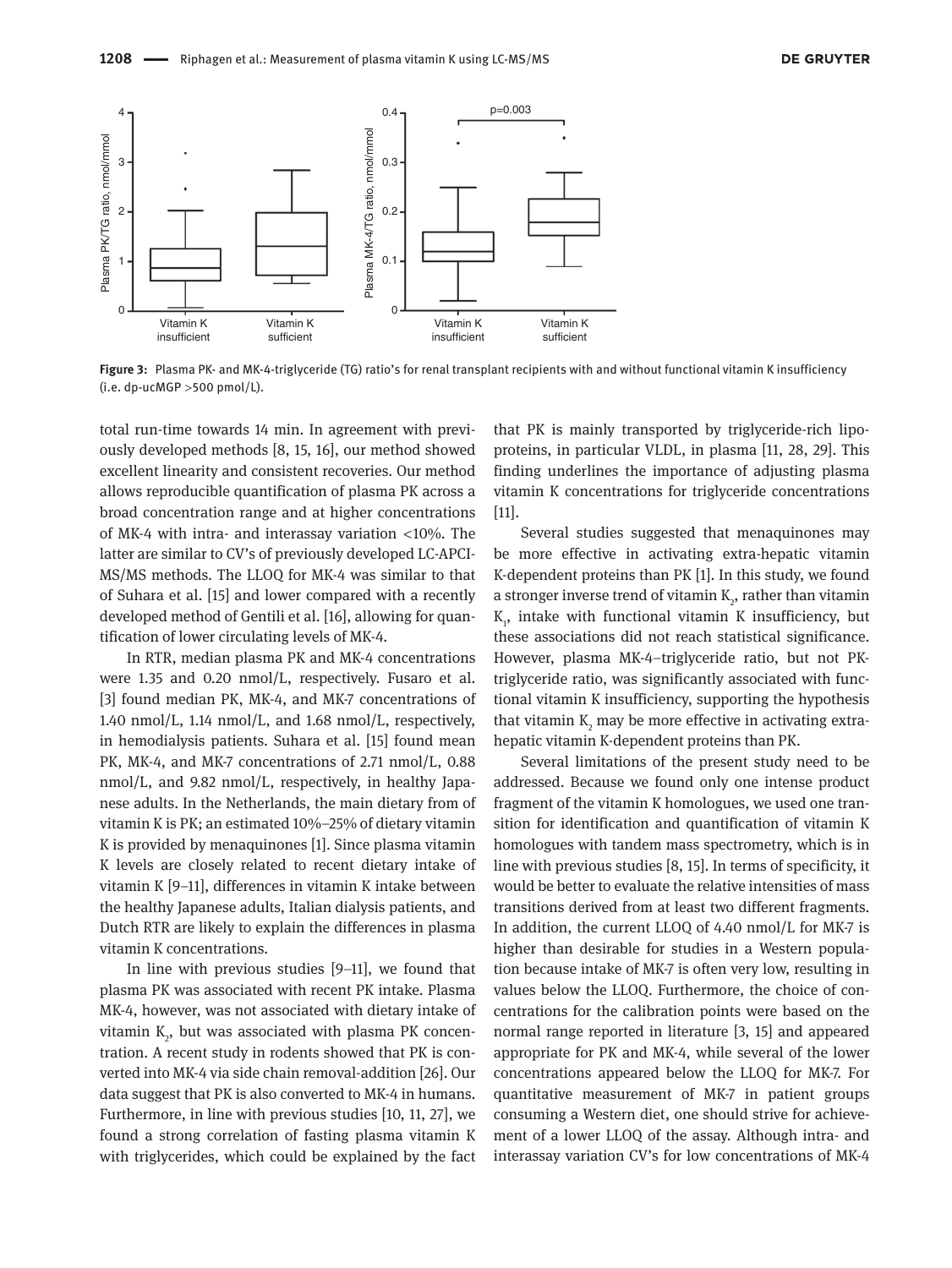and MK-7 were  $>15\%$ , the intra- and interassay variation CV's for PK and for higher concentrations of MK-4 and  $MK-7$  were  $\langle 12\%$ , meeting general bioanalytical method validation standards. Therefore, our method is suitable for measurement of PK and could be suitable for measurement of MK-4 and MK-7 in populations that consume higher amounts of MK-4 and MK-7 or for monitoring of treatment with MK-4 and MK-7.

# **Conclusions**

We describe a simple and rapid method for quantitative determination of PK, MK-4, and MK-7 in human plasma using LC-MS/MS. Previous studies and functional markers like dp-ucMGP have indicated that vitamin K insufficiency is a common problem, particularly in chronic kidney disease, in which it may have important health consequences [3, 17, 18]. Status markers like plasma levels of PK, MK-4, and MK-7, are likely to provide relevant additional information in this rapidly emerging field.

**Author contributions:** All the authors have accepted responsibility for the entire content of this submitted manuscript and approved submission.

**Research funding:** The research was supported by research grant CH001 from the Top Institute (TI) Food and Nutrition, a public-private partnership on pre-competitive research in food and nutrition. The funders had no role in study design, data collection and analysis, decision to publish, or preparation of the manuscript.

**Employment or leadership:** None declared.

**Honorarium:** None declared.

**Competing interests:** The funding organization(s) played no role in the study design; in the collection, analysis, and interpretation of data; in the writing of the report; or in the decision to submit the report for publication.

# **References**

- 1. Beulens JW, Booth SL, van den Heuvel EG, Stoecklin E, Baka A, Vermeer C. The role of menaquinones (vitamin K(2)) in human health. Br J Nutr 2013;110:1357–68.
- 2. Cockayne S, Adamson J, Lanham-New S, Shearer MJ, Gilbody S, Torgerson DJ. Vitamin K and the prevention of fractures: systematic review and meta-analysis of randomized controlled trials. Arch Intern Med 2006;166:1256–61.
- 3. Fusaro M, Noale M, Viola V, Galli F, Tripepi G, Vajente N, et al. Vitamin K, vertebral fractures, vascular calcifications, and mortality: VItamin K Italian (VIKI) dialysis study. J Bone Miner Res 2012;27:2271–8.
- 4. Beulens JW, Bots ML, Atsma F, Bartelink ML, Prokop M, Geleijnse JM, et al. High dietary menaquinone intake is associated with reduced coronary calcification. Atherosclerosis 2009;203:489–3.
- 5. Geleijnse JM, Vermeer C, Grobbee DE, Schurgers LJ, Knapen MH, van der Meer IM, et al. Dietary intake of menaquinone is associated with a reduced risk of coronary heart disease: the rotterdam study. J Nutr 2004;134:3100–5.
- 6. Shearer MJ. Vitamin K metabolism and nutriture. Blood Rev 1992;6:92–104.
- 7. Booth SL, Suttie JW. Dietary intake and adequacy of vitamin K. J Nutr 1998;128:785–8.
- 8. Ducros V, Pollicand M, Laporte F, Favier A. Quantitative determination of plasma vitamin K1 by high-performance liquid chromatography coupled to isotope dilution tandem mass spectrometry. Anal Biochem 2010;401:7–14.
- 9. Booth SL, Tucker KL, McKeown NM, Davidson KW, Dallal GE, Sadowski JA. Relationships between dietary intakes and fasting plasma concentrations of fat-soluble vitamins in humans. J Nutr 1997;127:587–92.
- 10. McKeown NM, Jacques PF, Gundberg CM, Peterson JW, Tucker KL, Kiel DP, et al. Dietary and nondietary determinants of vitamin K biochemical measures in men and women. J Nutr 2002;132:1329–34.
- 11. Azharuddin MK, O'Reilly DS, Gray A, Talwar D. HPLC method for plasma vitamin K1: effect of plasma triglyceride and acutephase response on circulating concentrations. Clin Chem 2007;53:1706–13.
- 12. Moussa F, Dufour L, Didry JR, Aymard P. Determination of transphylloquinone in children's serum. Clin Chem 1989;35:874–8.
- 13. Paroni R, Faioni EM, Razzari C, Fontana G, Cattaneo M. Determination of vitamin K1 in plasma by solid phase extraction and HPLC with fluorescence detection. J Chromatogr B Analyt Technol Biomed Life Sci 2009;877:351–4.
- 14. Kamao M, Suhara Y, Tsugawa N, Okano T. Determination of plasma Vitamin K by high-performance liquid chromatography with fluorescence detection using Vitamin K analogs as internal standards. J Chromatogr B Analyt Technol Biomed Life Sci 2005;816:41–8.
- 15. Suhara Y, Kamao M, Tsugawa N, Okano T. Method for the determination of vitamin K homologues in human plasma using high-performance liquid chromatography-tandem mass spectrometry. Anal Chem 2005;77:757–63.
- 16. Gentili A, Cafolla A, Gasperi T, Bellante S, Caretti F, Curini R, et al. Rapid, high performance method for the determination of vitamin K(1), menaquinone-4 and vitamin K(1) 2,3-epoxide in human serum and plasma using liquid chromatography-hybrid quadrupole linear ion trap mass spectrometry. J Chromatogr A 2014;1338:102–110.
- 17. Boxma PY, van den Berg E, Geleijnse JM, Laverman GD, Schurgers LJ, Vermeer C, et al. Vitamin k intake and plasma desphospho-uncarboxylated matrix Gla-protein levels in kidney transplant recipients. PLoS One 2012;7:e47991.
- 18. Keyzer CA, Vermeer C, Joosten MM, Knapen MH, Drummen NE, Navis G, et al. Vitamin K status and mortality after kidney transplantation: a cohort study. Am J Kidney Dis 2015;65: 474–83.
- 19. The Hague: Dutch food composition table (NEVO 2006) NEVO tabel 2006 (Dutch nutrient databank: NEVO table 2006): Voorlichtingsbureau voor de voeding.